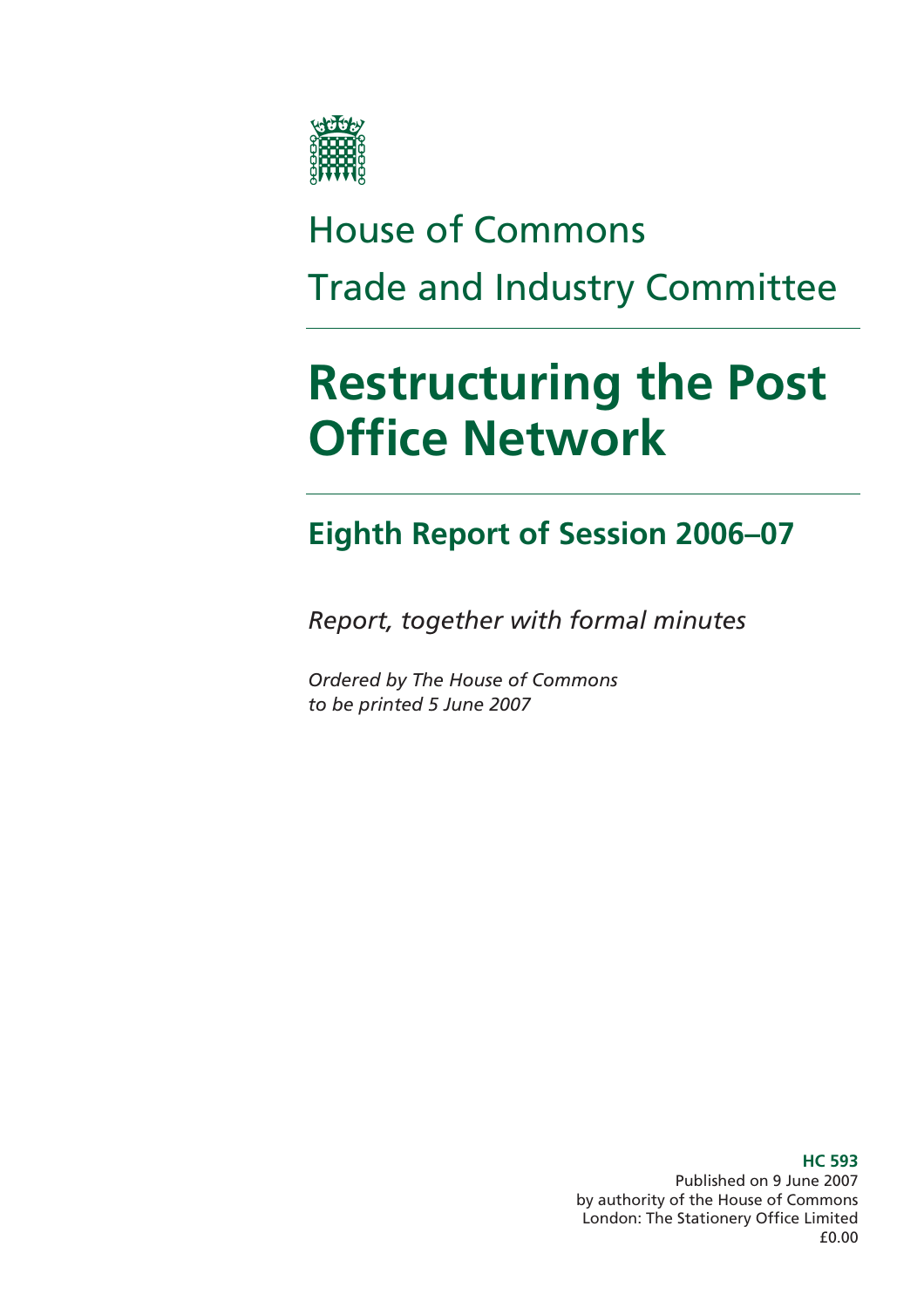#### **The Trade and Industry Committee**

The Trade and Industry Committee is appointed by the House of Commons to examine the expenditure, administration, and policy of the Department of Trade and Industry.

#### **Current membership**

Peter Luff MP (*Conservative, Mid Worcestershire*) (Chairman) Roger Berry MP (*Labour, Kingswood*) Mr Brian Binley MP (*Conservative, Northampton South*) Mr Peter Bone MP (*Conservative, Wellingborough*) Mr Michael Clapham MP (*Labour, Barnsley West and Penistone*) Mrs Claire Curtis-Thomas MP (*Labour, Crosby*) Mr Lindsay Hoyle MP (*Labour, Chorley*) Mr Mark Hunter MP (*Liberal Democrat, Cheadle*) Miss Julie Kirkbride MP (*Conservative, Bromsgrove*) Judy Mallaber MP (*Labour, Amber* Valley) Rob Marris MP (*Labour, Wolverhampton South West*) Anne Moffat MP (*Labour, East Lothian*) Mr Mike Weir MP (*Scottish National Party, Angus*) Mr Anthony Wright MP (*Labour, Great Yarmouth*)

#### **Powers**

The committee is one of the departmental select committees, the powers of which are set out in House of Commons Standing Orders, principally in SO No 152. These are available on the Internet via www.publications.parliament.uk/pa/cm/cmstords.htm

#### **Publications**

The Reports and evidence of the Committee are published by The Stationery Office by Order of the House. All publications of the Committee (including press notices) are on the Internet at

http://www.parliament.uk/parliamentary\_committees/trade\_and\_industry.cfm.

#### **Committee staff**

The current staff of the Committee are Elizabeth Flood (Clerk), David Slater (Second Clerk), Robert Cope (Committee Specialist), Ian Townsend (Inquiry Manager), Anita Fuki (Committee Assistant), Jim Hudson (Senior Office Clerk) and John Staples (Secretary).

#### **Contacts**

All correspondence should be addressed to the Clerks of the Trade and Industry Committee, House of Commons, 7 Millbank, London SW1P 3JA. The telephone number for general enquiries is 020 7219 5777; the Committee's email address is tradeindcom@parliament.uk.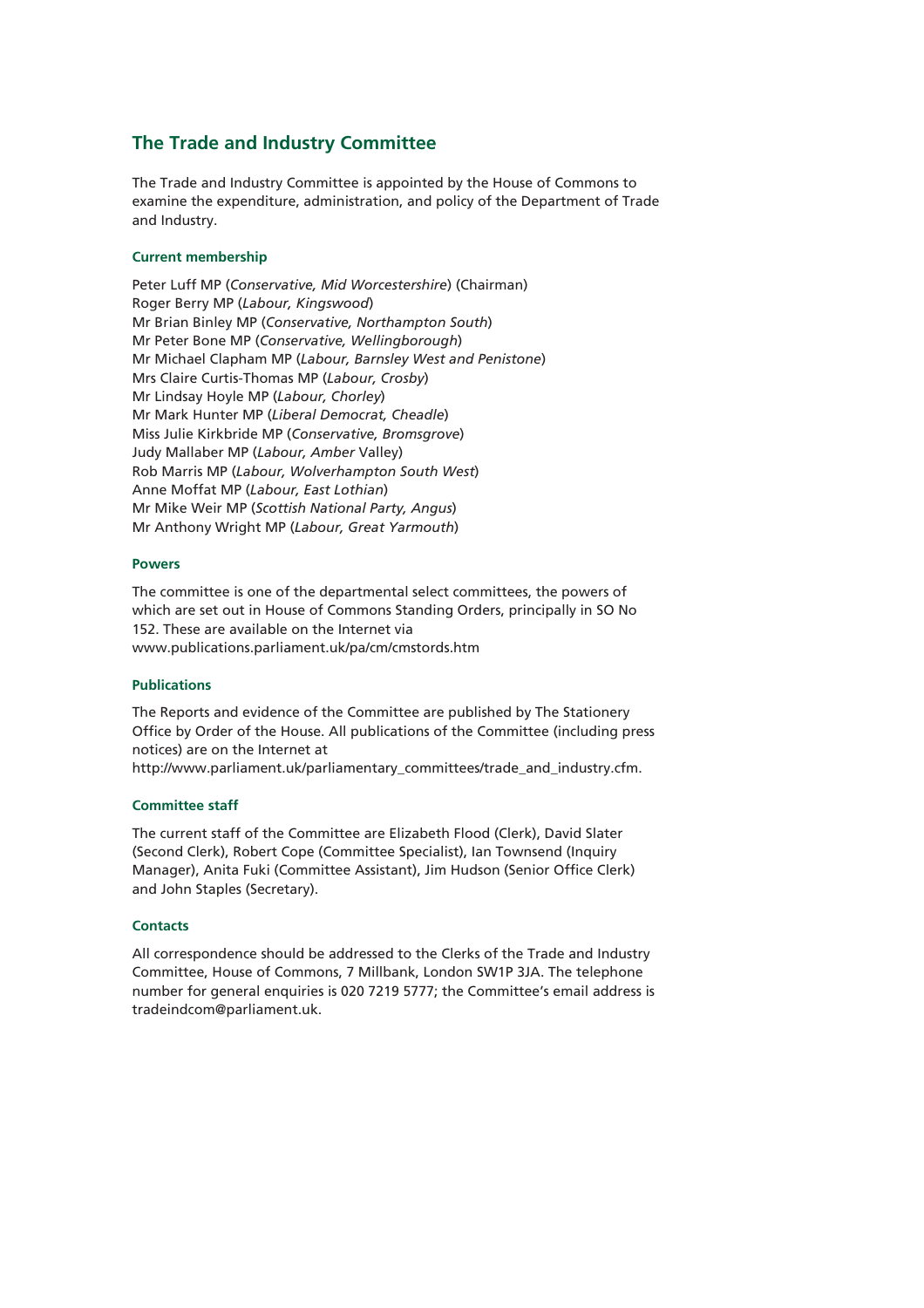# **Contents**

| <b>Report</b> |                            | Page |
|---------------|----------------------------|------|
| 1             | <b>Report</b>              | 3    |
| $\mathbf{2}$  | <b>Government Response</b> |      |
|               | <b>Formal minutes</b>      | 19   |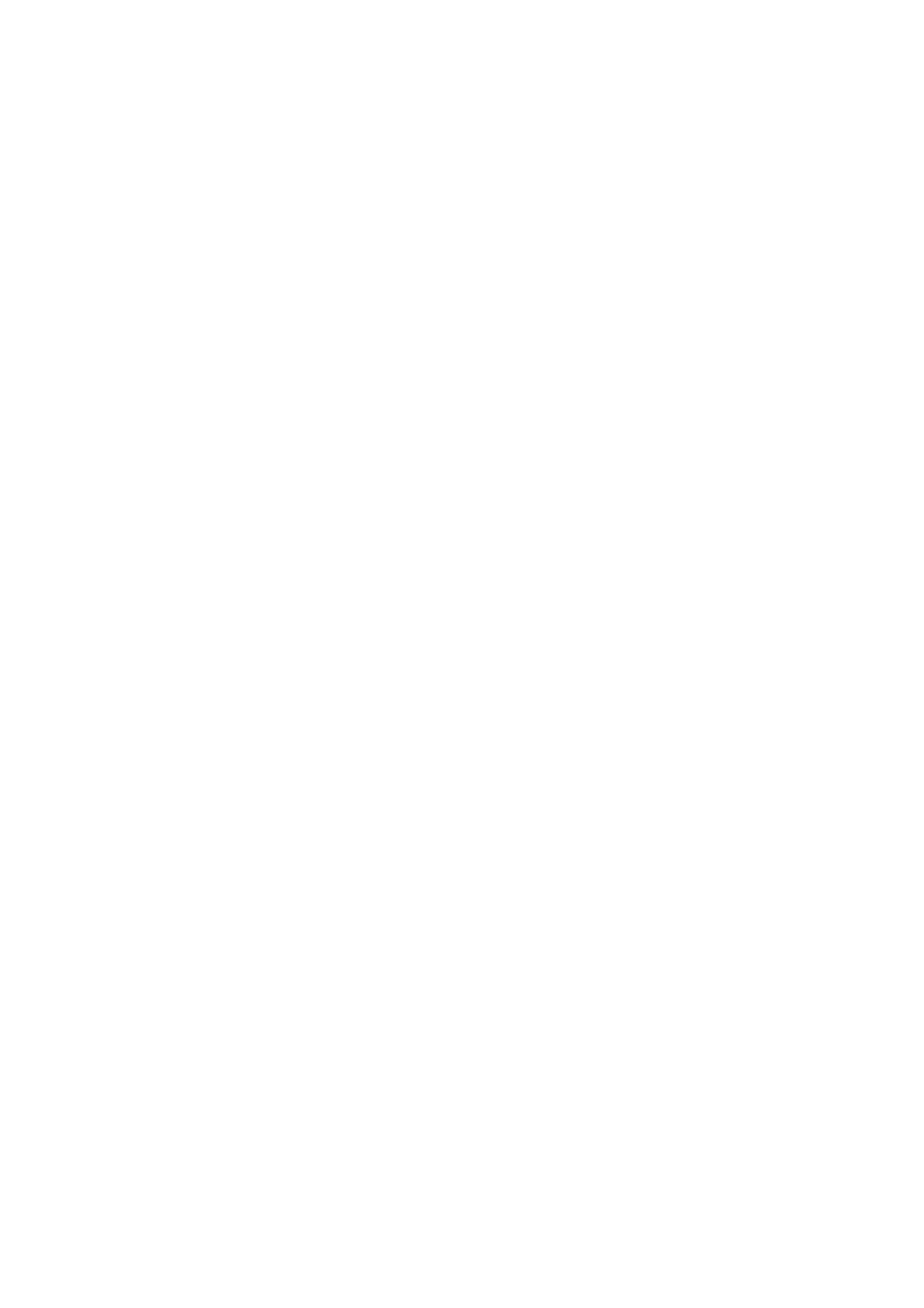## 1 Report

1. On 6 March 2007, we published a short Report commenting on the Government's proposals for reducing and reshaping the post office network so that post offices would be better able to meet the challenges of falling levels of use and declining incomes from their traditional business.<sup>1</sup> We recognised that the current situation of increasing financial losses and haphazard closures of branches was undermining the entire network, and we reluctantly accepted that a thorough review of the network with a limited number of planned closures was sensible, provided that the social as well as the commercial aspects of post offices were fully taken into account.

2. On 17 May, the Government responded to our Report at the same time as the Secretary of State for Trade and Industry made a Statement to the House of Commons on the result of the public consultation on its proposals. The Government's response is appended to this Report. We are satisfied with some key aspects of the Government's reply but were dissatisfied with others. So we decided to make this brief Report commenting on it.

3. **We emphasise that overall we accept the justification for the proposed major, systematic overhaul of the post office network. For the sake of the remaining sub offices, and given both the changing nature of the market in which they operate and the substantial volumes of government business that have been lost to the network, we simply wish that this necessary action had been undertaken earlier.** 

4. **We also welcome the Government's willingness to widen the issues that need to be taken into account when the futures of individual post offices are considered. The Government has—rightly, in our opinion—decided that fairly simple distance-based access criteria are by themselves insufficient and has agreed that Post Office Ltd will have to demonstrate that it has taken into account not only geographical obstacles to access but also factors such as the availability of public transport, alternative access to**  key post office services,<sup>2</sup> local demographics and the impact on local economies.<sup>3</sup>

5. **We are pleased that the Government has responded to our recommendation and other representations about the need to take into account those urban areas which, though deprived, fall just outside the definition of the 10% most deprived and therefore failed to qualify for the extra protection which the Government proposed. The Government has decided to extend this protection to the 15% most deprived areas**. 4

6. However, a number of our recommendations have not been fully addressed by the Government or have been rejected. We are particularly concerned about three issues: the public consultation process, and the associated question of the future of Postwatch, the consumer body for postal services; how sub postmasters will be helped to adapt their

<sup>1</sup> *Stamp of approval? Restructuring the Post Office Network*, Fourth Report of Session 2006–07, HC 276

<sup>2</sup> Which we take to mean, for example, the availability or otherwise of other cash withdrawal services in the locality.

<sup>&</sup>lt;sup>3</sup> See Government's response, p7 below.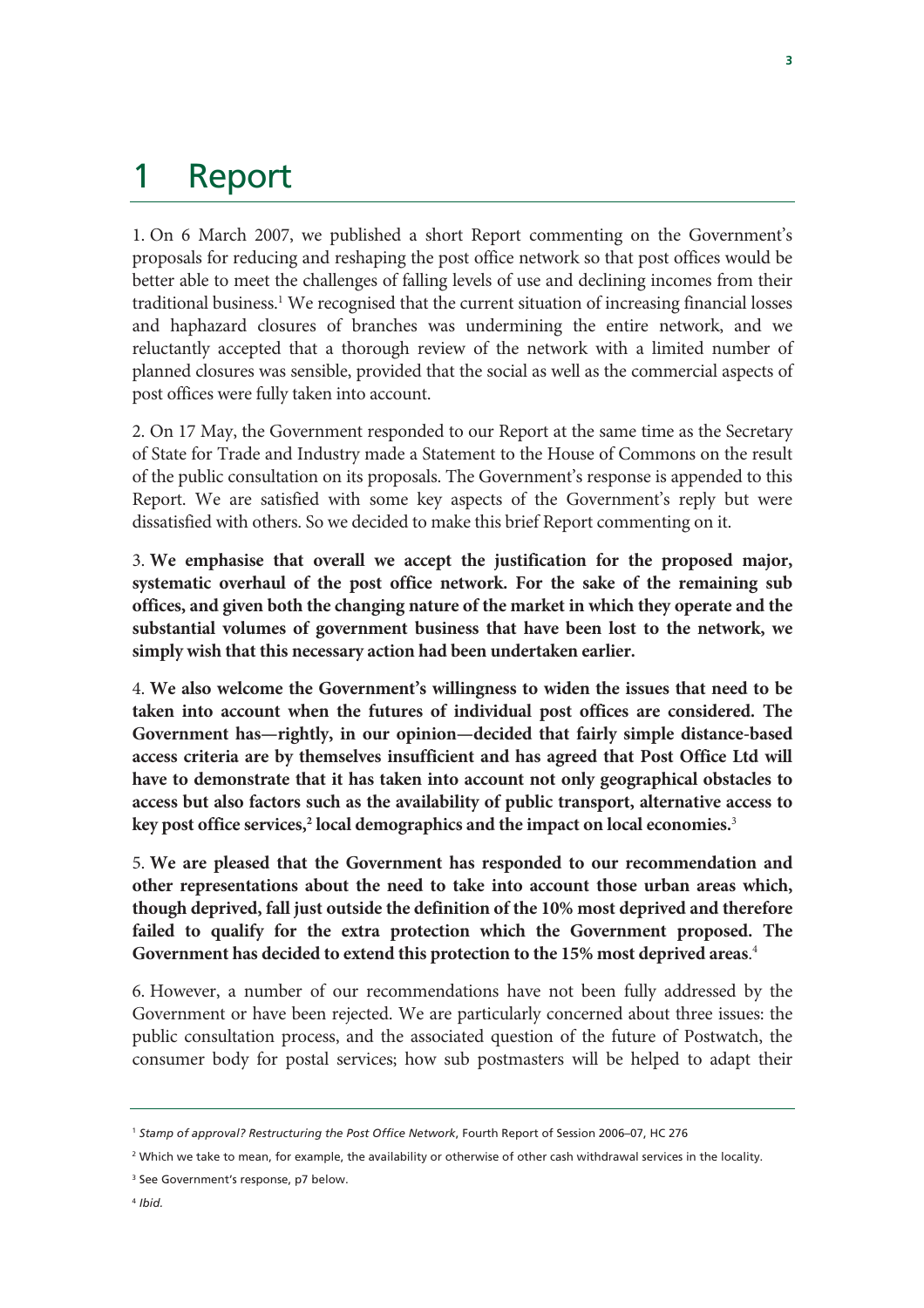businesses to improve their commercial competitiveness; and how the Post Office will ensure the continuance of adequate geographical coverage when—as they surely will—subpost offices close in future.

7. The experience of the Post Office's Urban Reinvention programme led us to suggest that six weeks was insufficient for public consultation on local area plans for the post office network. We suggested a standard twelve week period, as set out in the Cabinet Office guidelines for public consultations. The Government has made welcome efforts to ensure the greater involvement of Postwatch and the local authorities in drawing up the local area plans this time. Nevertheless, the Government has resisted the extension of the period of formal public consultation. Their justification is that six weeks is enough when the earlier discussions with local authorities and Postwatch are taken into account, and that any extension would increase the period of uncertainty for sub postmasters and customers. We welcome provisions to ensure that Post Office Ltd consults Postwatch and the relevant local authorities before issuing local area plans for public consultation.

8. **We are still of the view that six weeks' consultation is not sufficient for customers and others, especially local councils, to formulate and express their views, because: (a) the Post Office's proposals in respect of each post office will quite rightly have to be based on a complex variety of factors (access criteria, social and business needs, commercial potential, etc), and each area plan will cover a large number of post offices; (b) some councils meet only once every six weeks or even every two months; and (c) we reject the Government's argument that a further six weeks' delay (i.e. twelve weeks' consultation—per the guidelines—instead of six) would add significantly to the uncertainty faced by sub postmasters and their customers. The examination of local area plans is set to take at least 18 months, the restructuring process having started in December last year; and considerable uncertainty over the future of the network has existed at the very least since May 1999, when the programme for the migration of benefits payments from order books was first proposed. In this context, an extra six weeks is negligible. Indeed, given the importance of this restructuring programme, a slightly longer consultation period should help to ensure that the resulting new network structures are genuinely durable.**

9. **We are also disappointed that the Government was unable to reassure us that the timetable for the merger of Postwatch into the new National Consumer Council would not hinder Postwatch in its role as consumer representative in the preparation of the local area plans over the next 18 months. We understand that such matters have to be negotiated, but more progress should have been made in the two months since our Report was published. Postwatch is a substantially improved organisation with a lot to contribute to the consultation process. It should not be subject to so much uncertainty at such a sensitive time.** 

10. **We seek a commercially viable network, not one permanently dependent on subsidy. We also note that the Network Subsidy Scheme**<sup>5</sup>  **will not be increased but will now be shared between the urban and rural network. Our major concerns, which centre on the need to improve the business prospects of the remaining sub postmasters by** 

<sup>5</sup> Formerly the Social Network Payment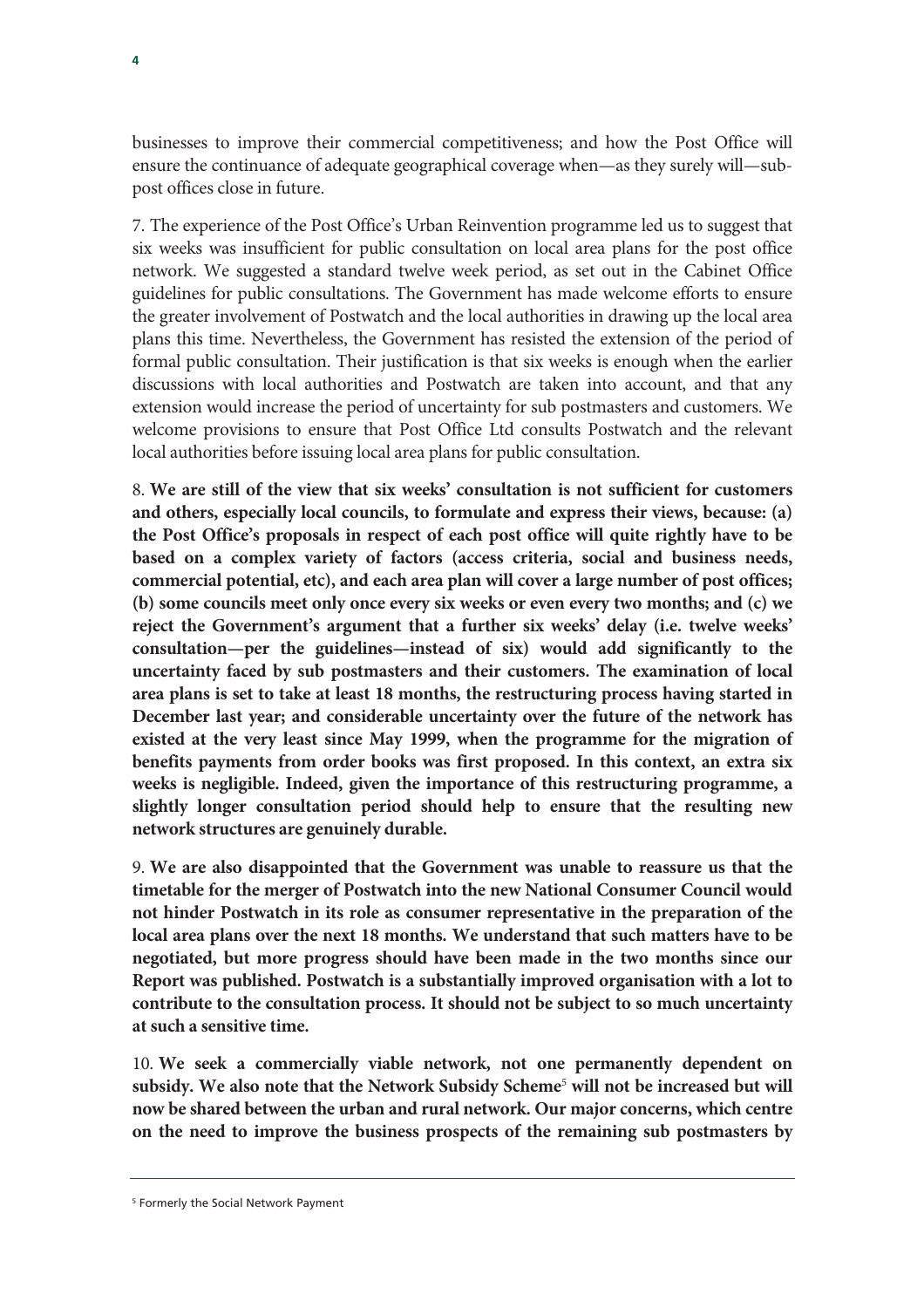**encouraging and enabling them to provide more varied and higher value services, have thus become more urgent. The Government's response sidesteps this issue by placing responsibility on Post Office Ltd, the very body that has consistently failed to show sufficient imagination or entrepreneurial flair in developing services so far, or properly to understand the realities of managing a network of often very small businesses. When coupled with the restrictions on individual postmasters that prevent them from innovating, it is difficult to see how the profitability of the network can be significantly improved in future. Under its new management, Post Office Ltd seems to be awakening from its lethargy, but we think that the Government, as sole shareholder and representative of the taxpayer, has a responsibility to ensure that Royal Mail Group as a whole gives proper attention to increasing the competitiveness of the network rather than just managing its decline.**

11. In this context, the future of the Post Office Card Account is vital. We note that the Department for Work and Pensions has already put a notice in the Official Journal of the European Union seeking tenders for a 'POCA Mark 2'. **It is clearly too late to influence the specifications for POCA Mark 2, but we are disappointed that the Government thinks it both undesirable and too difficult to extend the functions of this account to simple matters like making cash deposits. Without such changes, all too often even the correction of mistakes by cashiers is impossible. We accept that this would increase its similarity to basic bank accounts, and we believe that many people who are suspicious of banks might be attracted to the dependable Post Office brand instead if the functions were similar—thus undermining the laudable hard work the Government has done in inducing banks to offer basic accounts in the first place. However, we are still of the view that it is absurd that holders of POCA accounts cannot deposit cash into their accounts; and we do not understand why Financial Services Authority rules should "require a greater degree of scrutiny and ID checking" of customers in this case.** 

12. **Frustratingly, it is still totally unclear what will happen when uncompensated closures occur, now or in the future, that leave geographic gaps in the leaner but still comprehensive network that the restructuring programme is intended to produce.** In its response, the Government baldly asserts: "Unplanned closures will be counterbalanced by replacements if the access criteria would be no longer met. Access criteria will replace the 'no avoidable closure' policy and ensure that a national network of post offices is maintained", without explaining how this will be effected.<sup>6</sup> It is of no use simply to hope that replacement sub postmasters will spontaneously appear in all cases. **Both Post Office Ltd and the Government must soon announce how they will cajole or induce providers to fill such gaps, and what will happen if such inducements fail. For example, would they be prepared to open a new Crown Office if an area were left with inadequate provision which failed the Government's access criteria? Unless they give proper consideration to the maintenance of the network after restructuring, it is sadly likely that the issue of closures will return to the agenda—sooner rather than later.** 

13. **We do not wish to appear negative about the efforts to restructure the post office network. Overall, in the face of the loss of so much business, the programme is necessary. We welcome the fact that the Government has learned lessons from previous** 

<sup>6</sup> See Government's response, p7 below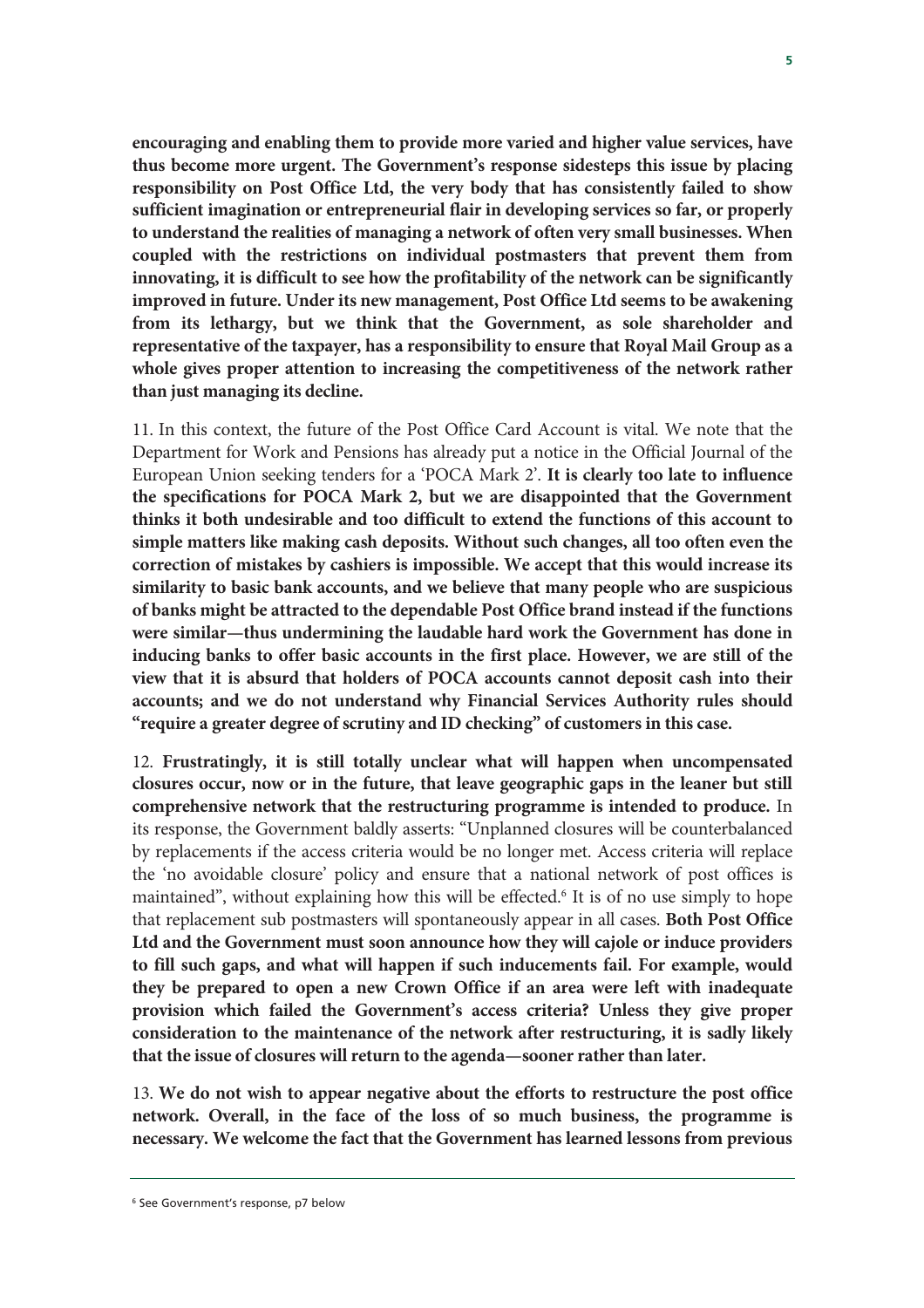**problems. However, we think the issues we have outlined above are too important to be ignored. We expect the Government to give us more substantive answers on these matters than it has done so far.**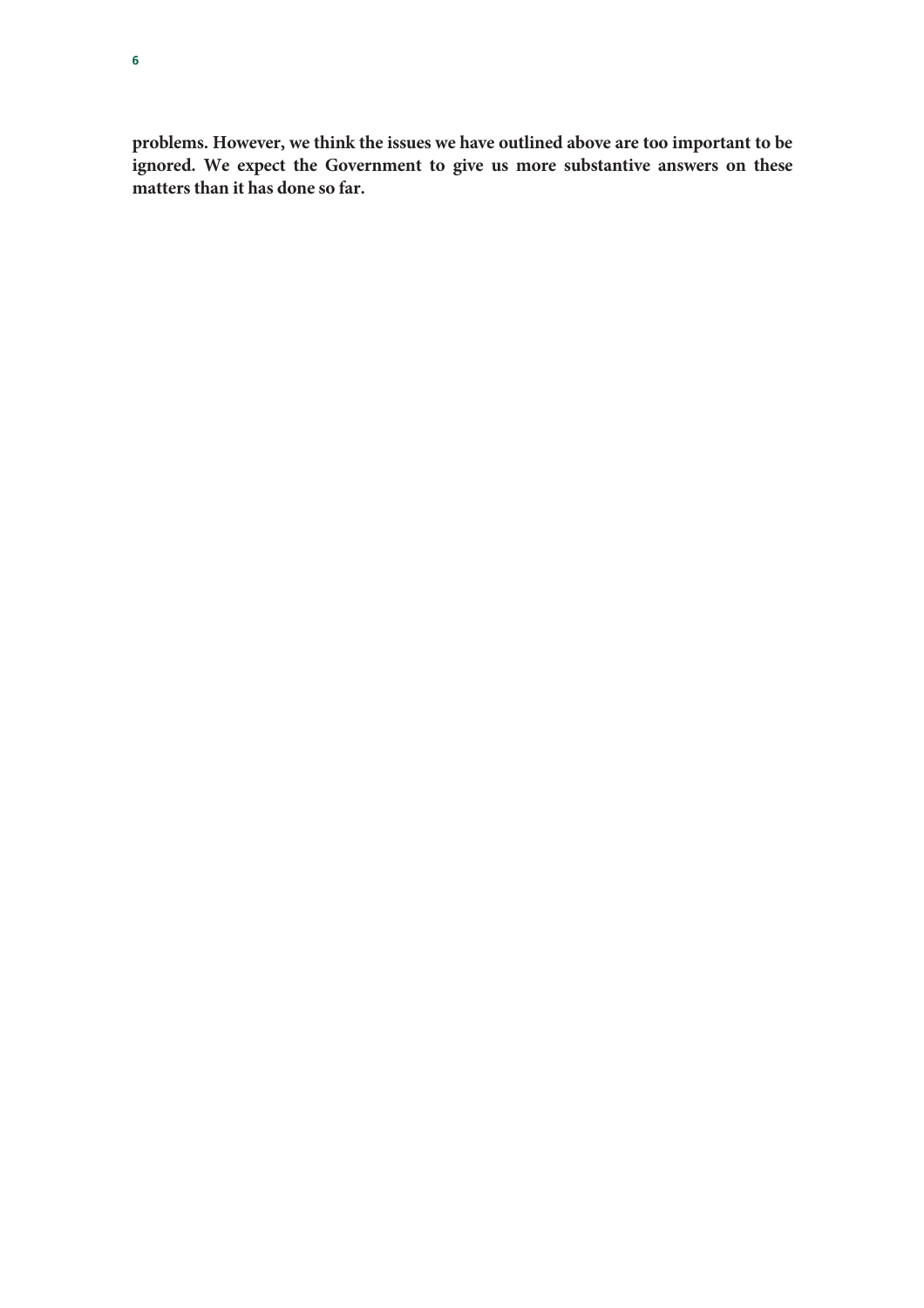# 2 Government Response

#### **Introduction**

The Government welcomes the Committee's report on the Post Office Network. The report covers important issues relating to the Government's future strategy for the network and it has been useful to have the Committee's views alongside the large number of responses to the public consultation to help with the development of Government policy in these areas.

#### **Responses to Conclusions and Recommendations**

Below we have set out our responses to the Committee's conclusions and recommendations directed at Government to which it is appropriate for Government to respond. We have listed the conclusions and recommendations in the order in which they appear in the report. Our response is set out below on each of them.

#### *Conclusions and recommendations*

**1. While, in our previous Report we accepted that the Post Office network was unsustainable, we did so only with reluctance and while stressing the role of government policies in contributing to the network's recent losses. The Government has clearly stated its view, with which we agree, that post offices are not simply commercial enterprises, but also play a vital role in many communities, especially rural and deprived urban ones. We also agree with the Secretary of State that, because of this vital social role for both individuals and small businesses, the network deserves to be supported by the Government.** 

The Government recognises that post offices play an important social and economic role and remains committed to maintaining a post office network with national coverage. Subject to EC state aid clearance, the Government will provide funding of up to £1.7 billion over the period to 2011 to support the necessary changes to the network to put it on a more stable footing and to provide continuing support for the social network.

**2. The Government should provide more detail on the exact composition of the £1.7 billion support package. This must make clear how much of the package will be contributions toward the pension deficit, whether any money will be made available for improvements to remaining branches, and what proportion of this £1.7 billion package has not been previously announced. We share the Government's hopes that the requisite European Union state aid approval will be given, but note with concern that there is no 'plan B' should this be refused, particularly given the fact that the European Commission has announced that it is investigating past UK Government aid to Royal Mail Group (although we accept that previous support for the network of post offices is not currently under investigation).**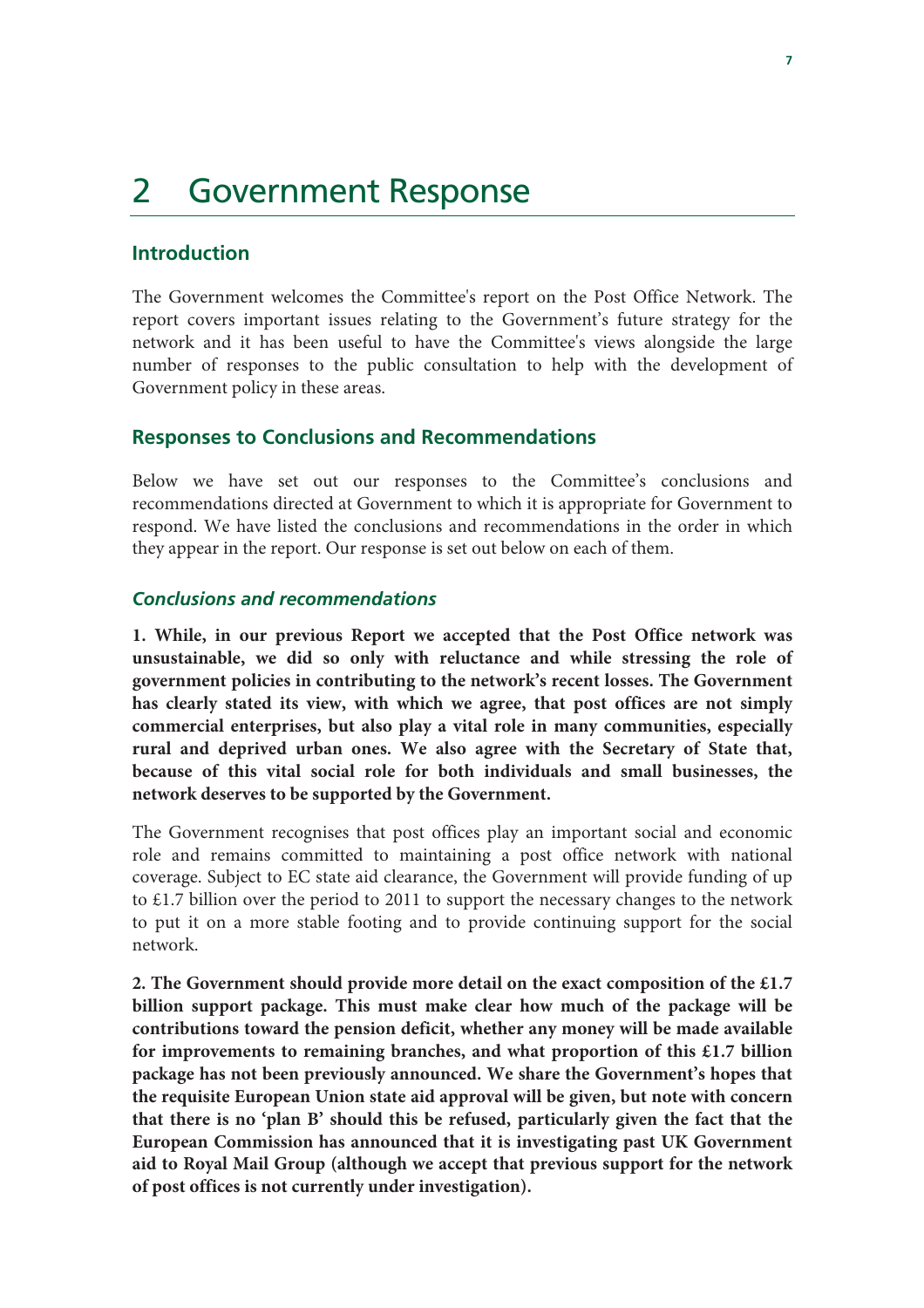The Government's investment of £1.7 billion covers the period to March 2011. Two instalments of the Social Network Payment have been made in addition to payments of £376 million to cover losses. Up to £450 million of the funding package will cover the<sup>7</sup> Network Subsidy Payments from 2008-09 to 2010-11. The Social/Network Subsidy Payments will not be used to fund compensation to sub-postmasters leaving the business. None of this funding package will be a contribution towards the pension deficit.

A more detailed breakdown will not be available until Post Office Ltd has developed its detailed proposals for reshaping the network at local level. Post Office Ltd is planning to establish a small fund to encourage new investment in core and outreach facilities and in branches facing access and capacity issues as a result of reshaping of the network.

The Government believes that this funding package is the best way to put the network on a stable footing. We are confident that the European Commission will approve this support on the grounds that it enables the continued provision of services of general economic interest through the network.

**3. The network subsidy is called the 'Social Network Payment'. It is currently £150 million per annum. We have previously recommended that it be extended beyond 2008. We are pleased to see our recommendation realised in the Government's new commitment to maintain this £150 million annual payment, now to be known as the Network Subsidy Scheme, until 2011 and its commitment in principle to a subsidy beyond 2011. We note, however, the ambiguity over whether the Social Network Payment will continue, as now, to be exclusively for the rural network, or whether it will be extended to the urban network. We also note that there is at present no commitment to index-link the subsidy. The net result could be a declining sum being spent on a broader range of post offices. We expect clarification of how the Government intends to maintain the network in these circumstances to be included in its response to the consultation.** 

The Government has decided that from April 2008, the Network Subsidy Scheme should support non-commercial offices across the entire network. Our overriding priority is to maintain a national network with national coverage underpinned by access criteria. This will require support for non-commercial outlets in urban as well as in rural areas. Post Office Ltd will be making further significant savings though reductions in central costs and overheads, combined with more cost effective delivery of services and the strategically planned closure of up to 2,500 offices. In future, the network subsidy will therefore be sufficient to underpin the whole of the non-commercial network without adverse impact on the support available for the rural part of that network. We have worked closely with Post Office Ltd to ensure that the level of annual subsidy covers the costs required to maintain the non-commercial network.

**4. It is not clear whether the suspiciously round figure of 2,500 closures was derived from a proper analysis of what was needed to provide a national network, or simply represents the maximum number that could be funded from the resources provided by HM Treasury. However, it is clear that the network of "about 12,000" post offices** 

<sup>7</sup> Network Subsidy Payment replaces the Social Network Payment from April 2008.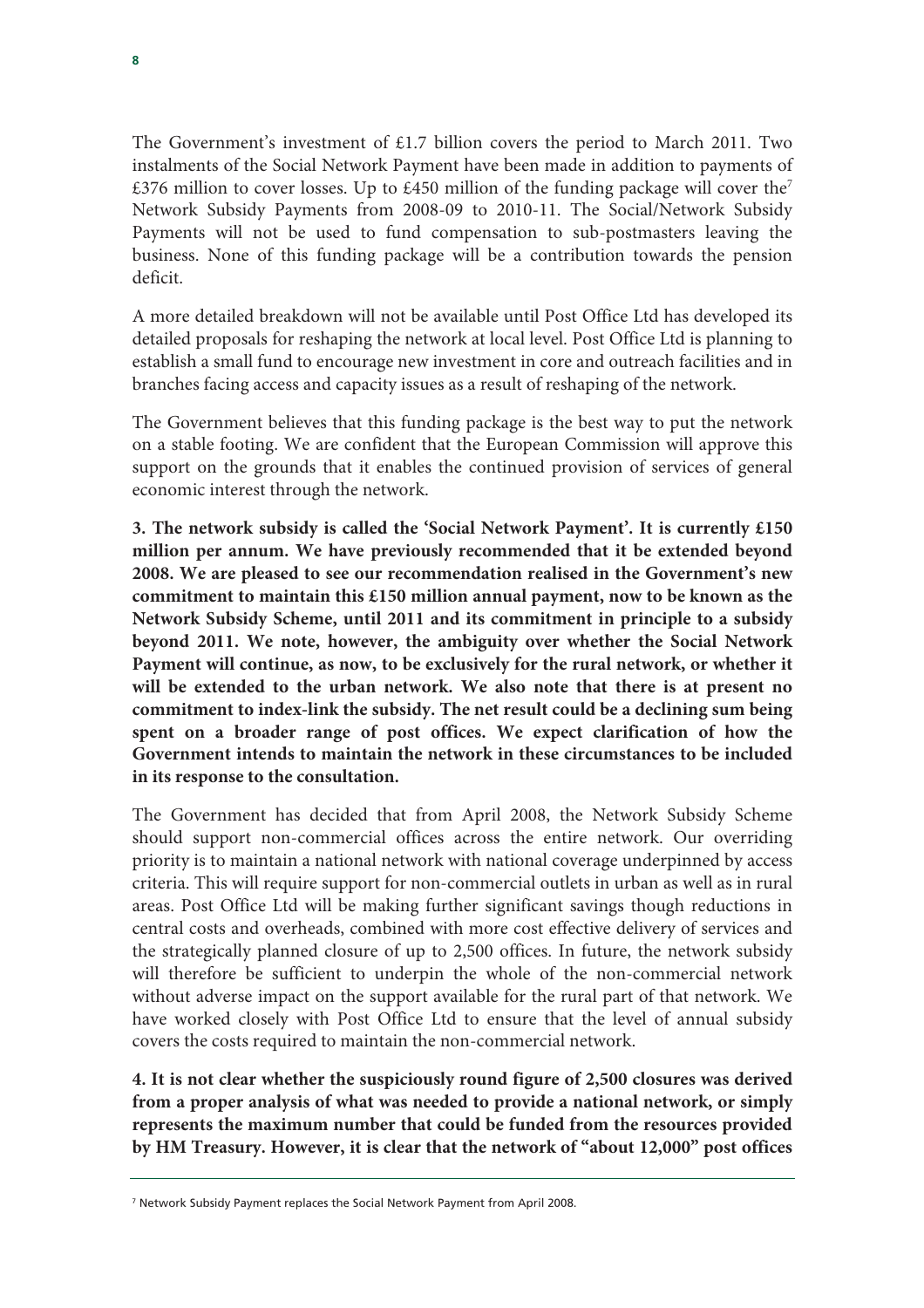### **referred to by the Secretary of State takes into account only compensated closures: the Government's proposals set no numerical limit on uncompensated ones.**

The spiralling losses suffered by the Post Office could not continue to be sustained. The Department worked closely with Post Office Ltd in considering what actions needed to be taken to address the losses to get the network back on a stable footing and to ensure the continuation of a national network. The minimum number of closures required to enable those objectives to be met was 2,500 alongside the introduction of around 500 new Outreach sites. We have set Post Office the task of turning the business around within the framework of the new access criteria and a maximum of 2,500 compensated closures.

**5. The Urban Reinvention Programme was intended to create a robust network. Clearly, it failed, otherwise the Government would not now be considering further urban post office closures. It is essential that the proposed restructuring does result in a sustainable network such that no further significant restructuring will be necessary for many years, with the network maintained even as sub-postmasters retire or resign in the future. We are concerned that there are presently no clear means to ensure this, and that the proposed access criteria may not prevent further unplanned shrinkage of the network (as discussed in more detail below). We do, however, welcome the fact that Crown and sub-post office closures will be considered together, rather than separately as previously.**

The Government recognises that there will inevitably be future closures in addition to compensated closures under the programme - for example if a subpostmaster decides to retire or move on and new premises or a replacement subpostmaster cannot be found. Neither the Government nor Post Office Ltd can prevent that. The Government's access criteria will however establish a minimum level of coverage that Post Office Ltd will be required to maintain. Unplanned closures will be counterbalanced by replacements if the access criteria would no longer be met. Access criteria will replace the "no avoidable closure" policy and ensure that a national network of post offices is maintained.

### **6. Clarification of the balance of closures between urban and rural post offices is needed as part of the Government's response to the consultation.**

The strategy is to get the right service in the right area to ensure the access criteria are met and national coverage is maintained. Post Office Ltd will make compulsory closures to ensure these objectives are met but the balance of closures between urban and rural offices will not be precisely determined until the end of the programme**.** However, we expect that Post Office Ltd will be making roughly similar numbers of closures in rural and urban areas. We also expect that when developing detailed area plans Post Office Ltd will reflect the principle that no country within the UK and no group of inhabitants at the area plan level should be significantly more adversely affected than any other.

**7. We are also interested to know what criteria will be used to define a sub-Post Office. Many rural sub offices already open for limited hours, which inevitably limits access by customers to these offices. Any further restrictions on hours, to reduce network costs, could lead to further loss of custom and consequent loss of financial viability for individual offices. We believe that the 11,600 offices envisaged as part of**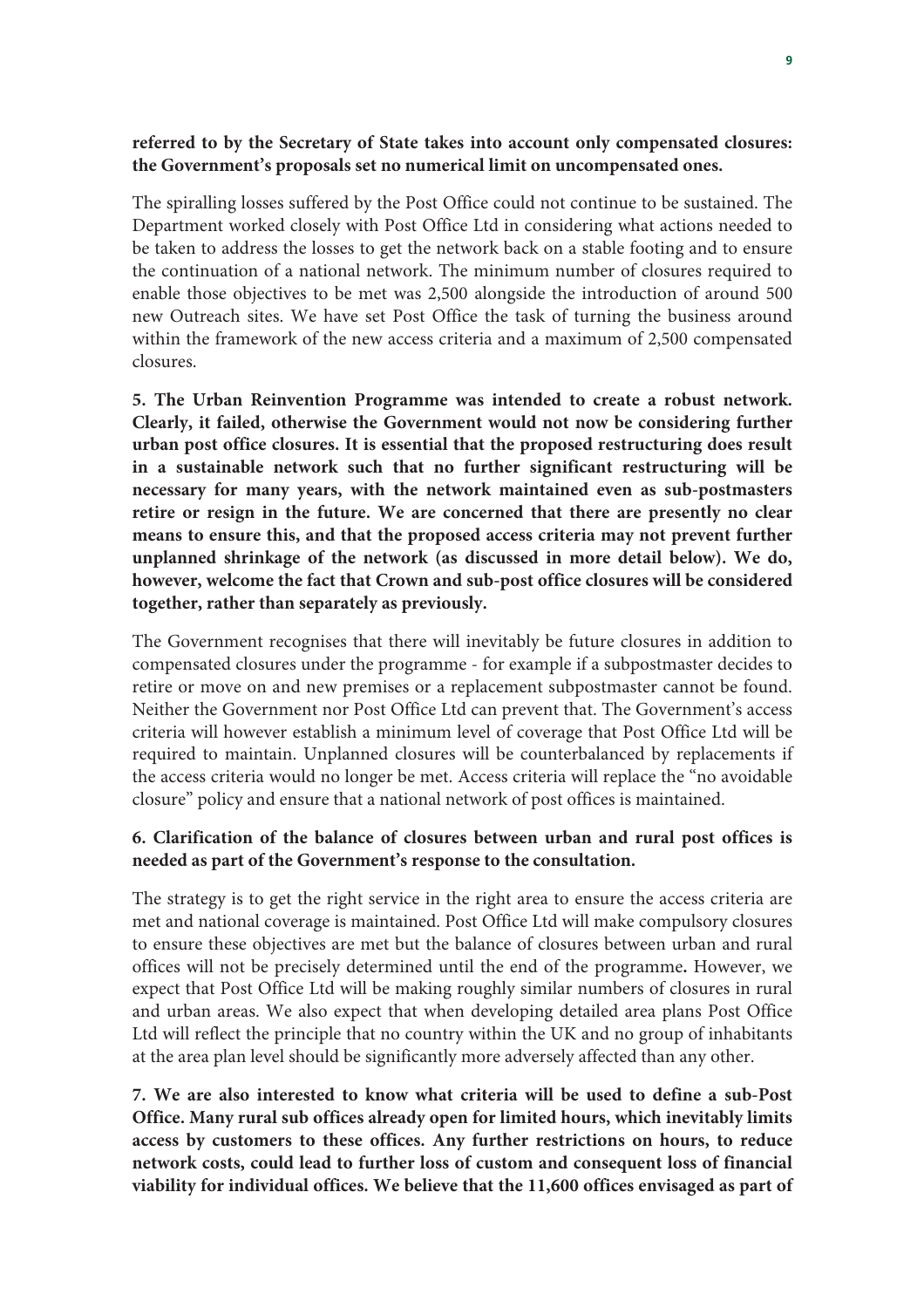### **the core network should open for a defined minimum number of hours while outreach offices would understandably offer more limited hours.**

The Government has noted the Committee's views but considers that decisions about individual branch opening hours are a matter for Post Office Ltd and individual subpostmasters, reflecting the needs and level of demand in local communities. We do not believe it is appropriate for the Government to seek to set national standards for matters which are best considered at local level.

**8. While we accept that the Government may have changed its mind on numerical access criteria it is not clear how the proposed criteria were determined. Therefore we would like to know whether any alternatives were considered, and on what basis the Government made its decision. We would welcome an updated analysis following that of the 2000 Performance and Innovation Unit report which would inform us of the resultant size of the network if the proposed criteria were strictly applied without limitations on closures (as Postwatch has also requested). We believe that this could be much smaller than the suggested level of around 12,000 outlets.** 

The Urban Reinvention programme established accessibility on a numerical criterion basis with 95% of the urban population required to be within 1 mile of their nearest post office. We have now extended this principle to all parts of the network and have sought to add protections to vulnerable deprived urban and remote rural communities. In arriving at this decision a number of factors needed to be taken into account including the growing losses being sustained by Post Office Ltd, the growth of alternative ways of doing business and its knock on effect in the number of people using post offices regularly and the very real need to balance the need to retain post offices for the important social role they play with the huge cost to the taxpayer of doing so.

The access criteria being introduced will maintain a national network. They are intended to be responsive to future population trends with particular reference to areas of population growth. We believe that the distances we have set when considered alongside the additional protections for deprived urban and remote rural areas, are reasonable. In relation to the minimum network required if the criteria were applied strictly, it should be noted that the criteria set minimum levels of coverage and need to be viewed as such. It should also be noted that no calculation has been made as to the minimum network nor would it be helpful to do so. Given the scale of the network, there is a multiplicity of ways in which the network could be shaped within the access criteria. It is therefore misleading and unhelpful to suggest that there is an absolute minimum figure in this regard.

**9. The Government's ceiling of 2,500** *compensated* **closures and the safeguards implicit in the criteria for deprived urban and remote areas may limit the potential losses, and we welcome the assurance that the broader urban and rural criteria would be applied in each local area, rather than on a national or regional basis which could lead to undesirable variations across the UK. However, we note the potential for a significant number of future closures without breaching the access criteria. We are unconvinced that distance criteria are sufficient, in an unrefined form, to maintain a network with a social, as well as economic, purpose.**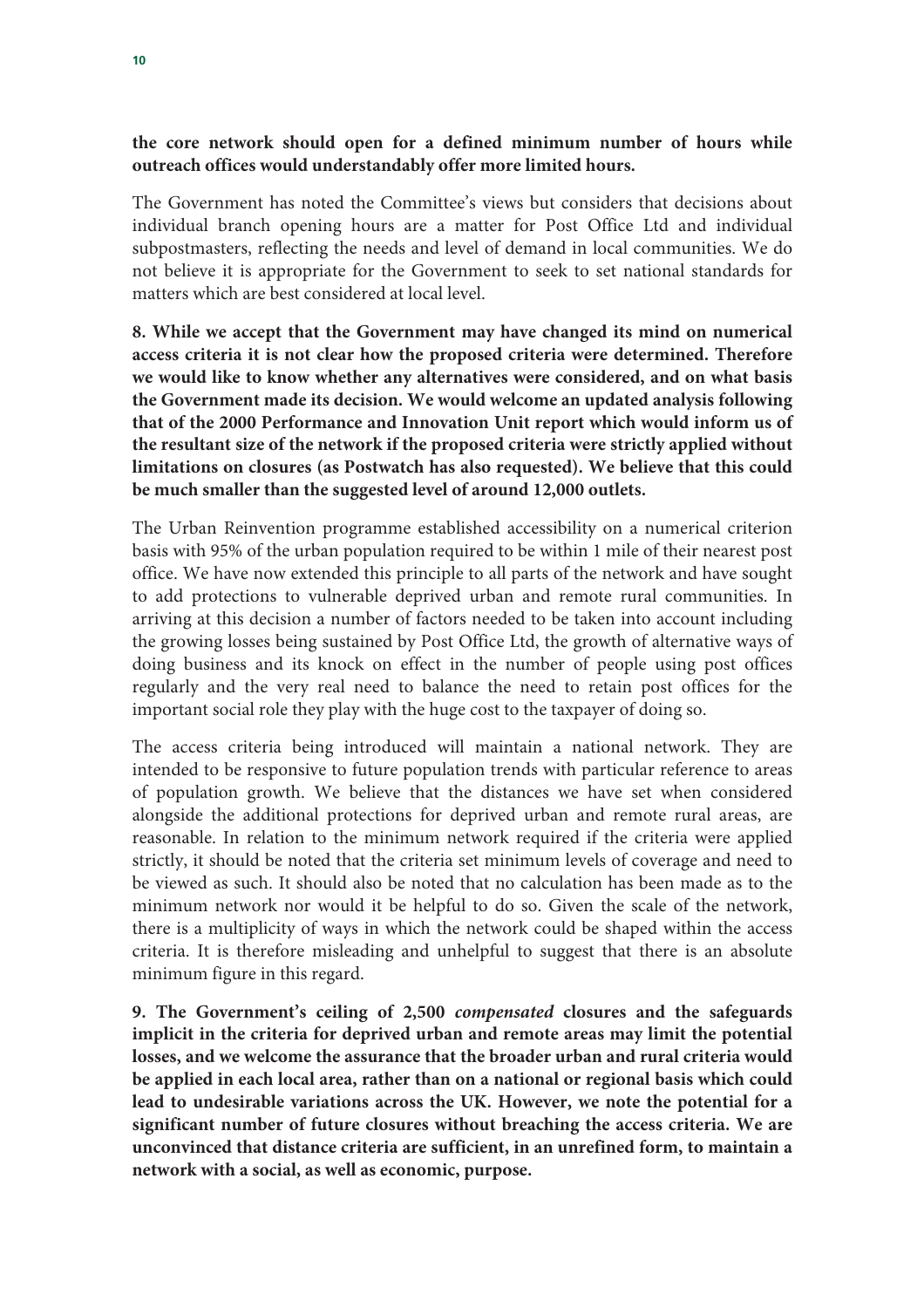With the national set of access criteria, the Government has set a policy framework in which Post Office Ltd can now take the strategic decisions necessary to ensure that the network remains viable and accessible to all. There is always the possibility of unplanned closures. Indeed, there were around 150 closures each year for the duration of the policy of preventing avoidable closures in rural areas. However, with the access criteria, Post Office Ltd will be required to maintain a network that is based around the distance to the population that it is there to serve.

**10. Local area plans are intended to attempt to match those sub-postmasters who wish to continue the business with locations that are viable and thereby ensure the distance criteria are maintained. It is not clear what Post Office Limited will do if too many sub-postmasters want to leave the network in a given area, and/or remaining sub-postmasters are in the wrong places. Managing the network to this degree of detail would appear to require further incentives and/or direct employment of subpostmasters to ensure coverage is maintained. We would welcome further clarification of what Post Office Limited intends to do to ensure that coverage is maintained.** 

It is important to recognise that this will be a compulsory closure programme. It will be for Post Office Ltd to strategically plan a network that addresses the losses while continuing to provide coverage within our specified criteria. In the event that there are more sub-postmasters volunteering to leave a local area than there are planned to be closures, some may have to be turned down. It will be for the company to take the right decision for the good of the network within the framework set by the Government.

**11. The Secretary of State has confirmed that these remote areas will be exempt from "compulsory closures" under the restructuring programme. He also suggested that the effects of recent closures in such areas could potentially be addressed by rapid roll-out of Outreach services. We welcome these statements, while noting the concerns of the National Federation of Sub-Postmasters over the viability of the subpostmasters' businesses in these areas, particularly given the absence of the option of a compensated exit. We also note the concerns of Postwatch that because these areas have been left outside the programme, Post Office Limited will have no duty to address service provision gaps that may occur there when sub-postmasters leave in the future. We believe that the Government should consider specific measures for the 38 excluded postcode districts to allay these concerns, and to ensure that similar service levels are maintained in the event of unplanned closures.** 

We have reflected on the comments received from the Committee and more widely in the consultation and concluded that no postcode district should be exempt from meeting the criterion requiring that 95% of the population in every postcode district is within 6 miles of their nearest post office outlet. In implementing local area plans, following local consultation, Post Office Ltd will therefore be required to ensure that every postcode district provides that coverage. Post Offices in the 38 postcode districts that currently fail the criterion will not be compulsorily closed during the transformation programme and Post Office Ltd will look to fill the gaps in coverage at the time that they develop local area plans so that by the end of each implementation plan, every postcode district in the local area plan, without exception, will be required to ensure that 95% of the population is within 6 miles of the nearest post office outlet.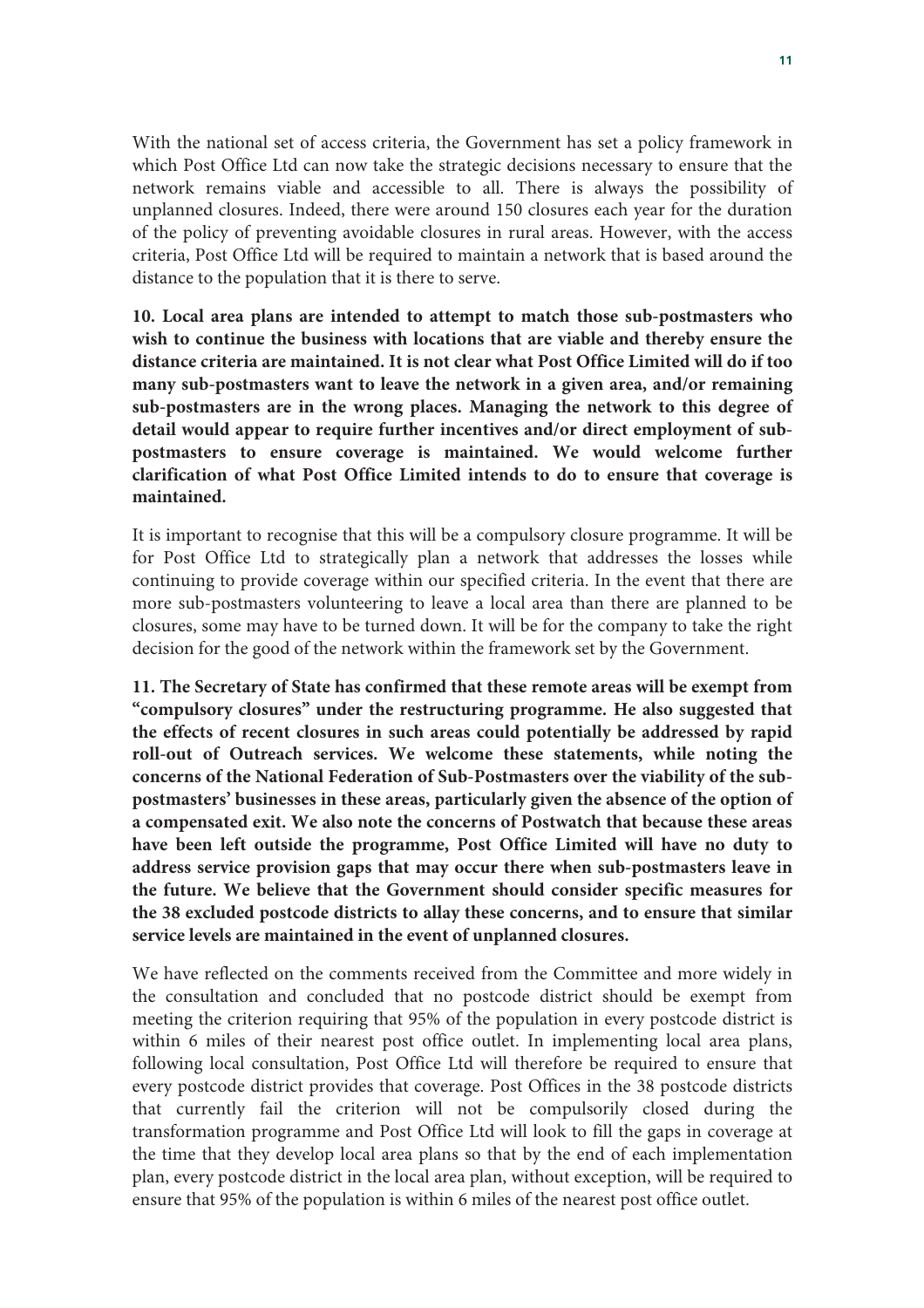**12. The stability of the reduced network is essential, and while we welcome the recognition of the inevitability of natural exits, we remain concerned that the access criteria could continue to be met even if key post offices closed. Therefore there needs to be provision to replace post offices in some instances. It is essential that a proper network is maintained and this will require not only incentives for subpostmasters to move to offices where the need is greater. It will also require the opening of new post offices because significant changes in settlement patterns will result from large volumes of new house-building around the country. This strengthens the case for a clearly defined policy on the opening of new post offices.**

The access criteria are intended to be responsive to future population trends with particular reference to areas of population growth. Postwatch will be given responsibility for periodically monitoring and reviewing compliance with access criteria.

**13. We see it as vital that the proposed criteria should not be applied in an inflexible way.** 

**14. As Postwatch note, "distance and topography are good starting points". We believe that other natural and social barriers should also be taken into account. These might explicitly allow for other factors affecting actual accessibility, rather than raw distance alone, including practical travel or walking distances (rather than an 'as the crow flies' measure as proposed), e.g. steep hills, the availability of public transport (in rural areas in particular), and socio-economic elements, such as an intervening high crime area. Also, quality of outlet should be taken into account the services offered, the number of customers, dependency of local businesses on post office services for such things as cash deposits and mail services. The Secretary of State has said that the profitability or otherwise of post offices will be a consideration when drawing up area plans. We believe that decisions should also take deprivation and local needs into account, as we put it "a little bit of weighting at the margins", beyond the additional criterion for deprived urban areas which covers the 10% most deprived alone.** 

**15. Whilst we accept the Secretary of State's argument that too many and "overly complex" criteria could prevent "any changes whatsoever", we recommend the factors listed above as some which should be taken into account alongside mere distance criteria.** 

We agree that there needs to be flexibility and a common sense approach in applying the access criteria. Post Office Ltd will be required to take into account obstacles such as rivers, mountains and valleys, motorways and sea crossings to islands to avoid undue hardship and will also consider other factors including the availability of public transport and alternative access to key post office services, local demographics and the impact on local economies - when drawing up area plans. The company will demonstrate how these factors have been considered in arriving at their plans in each local consultation document.

The introduction of specific protection for deprived urban areas further safeguards these communities. Initially, we proposed that the protection would apply to the 10%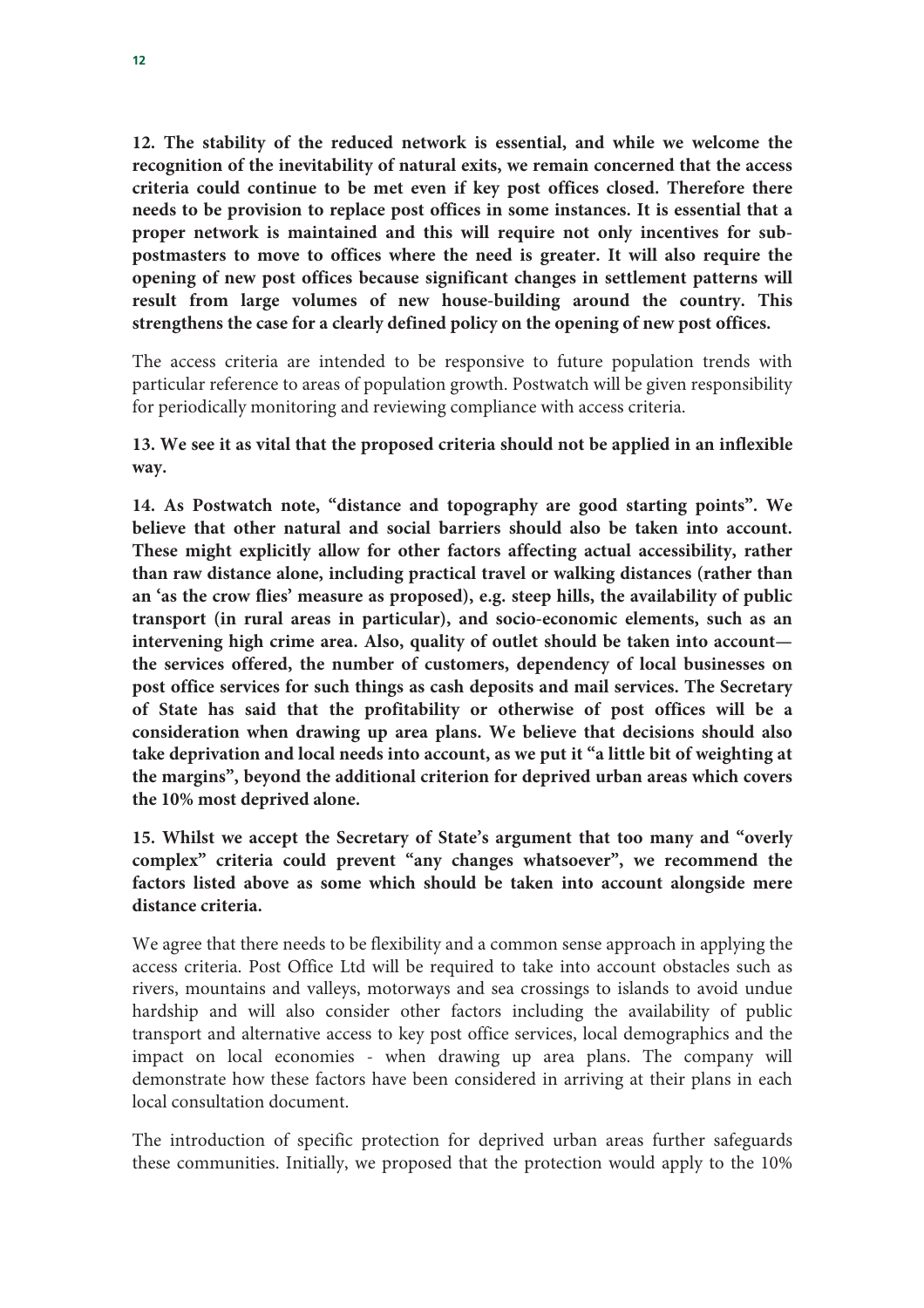most deprived urban areas but, in light of responses to consultation, have decided to extend this to the 15% most deprived urban areas.

**16. We believe that a strategic approach to restructuring the network should be an improvement on the experience of the Urban Reinvention Programme. However, we regret the time taken to arrive at this point, considerable uncertainty having been created for sub-post offices in the interim.** 

The Government intends that measures that will help to reduce damaging uncertainty over future service provision for customers and subpostmasters should be taken forward as soon as possible. The strategically focused programme of compulsory closures together with the introduction of Outreach will be a priority.

**17. We welcome the Government's frank admission of the deficiencies of the Urban Reinvention Programme, and are pleased that the Government and the Post Office are learning from that experience. We reiterate the crucial need for genuine consultation on the local area proposals, to avoid any accusations of a sham exercise. One test of the reality of consultation will be how many opposed proposals are modified as a result.** 

The arrangements to be put in place for local consultation draw on experience of the Urban Reinvention Programme. In the pre-public consultation phase, Postwatch will provide input and advice on how best to meet the area criteria in ways sensitive to customer needs whilst implementing Government policy requirements and minimising adverse impact on customers enabling Post Office Ltd to develop a practical area plan for a sustainable network to put to public consultation. During each public consultation, Postwatch will ensure that the right people are being consulted, that the consultation process is being properly observed and that issues raised are promptly shared with Post Office Ltd. After public consultation, Postwatch will consider the responses and discuss the specific issues raised with Post Office Ltd. There is also provision for Postwatch to nominate individual branches for further discussion and joint review by Postwatch and Post Office Ltd before final decisions are reached.

**18. The restructuring programme is scheduled to take place over 18 months, running from summer 2007 to around the end of 2008. This timetable is shorter than under the Urban Reinvention Programme, and we agree with Postwatch and Age Concern that this timetable is too demanding to ensure that the process is better than under that programme, where the planning was too rushed to engender public confidence that the views of the wider community had been taken into account. We also believe that it is important that the Government's considered response to the current national consultation process is published rapidly, but we do not see how proper account of representations can be taken if, as the Secretary of State has suggested, this would be in March 2007. A date of 30 April 2007 appears to strike the right balance between proper consideration and ending uncertainty.** 

Post Office Ltd considers that implementation of the changes, including the introduction of new outreach services, within an 18 month period is deliverable. The Government sees merit in aiming to complete the programme within that period, having regard to the concerns expressed about ending uncertainty as soon as possible.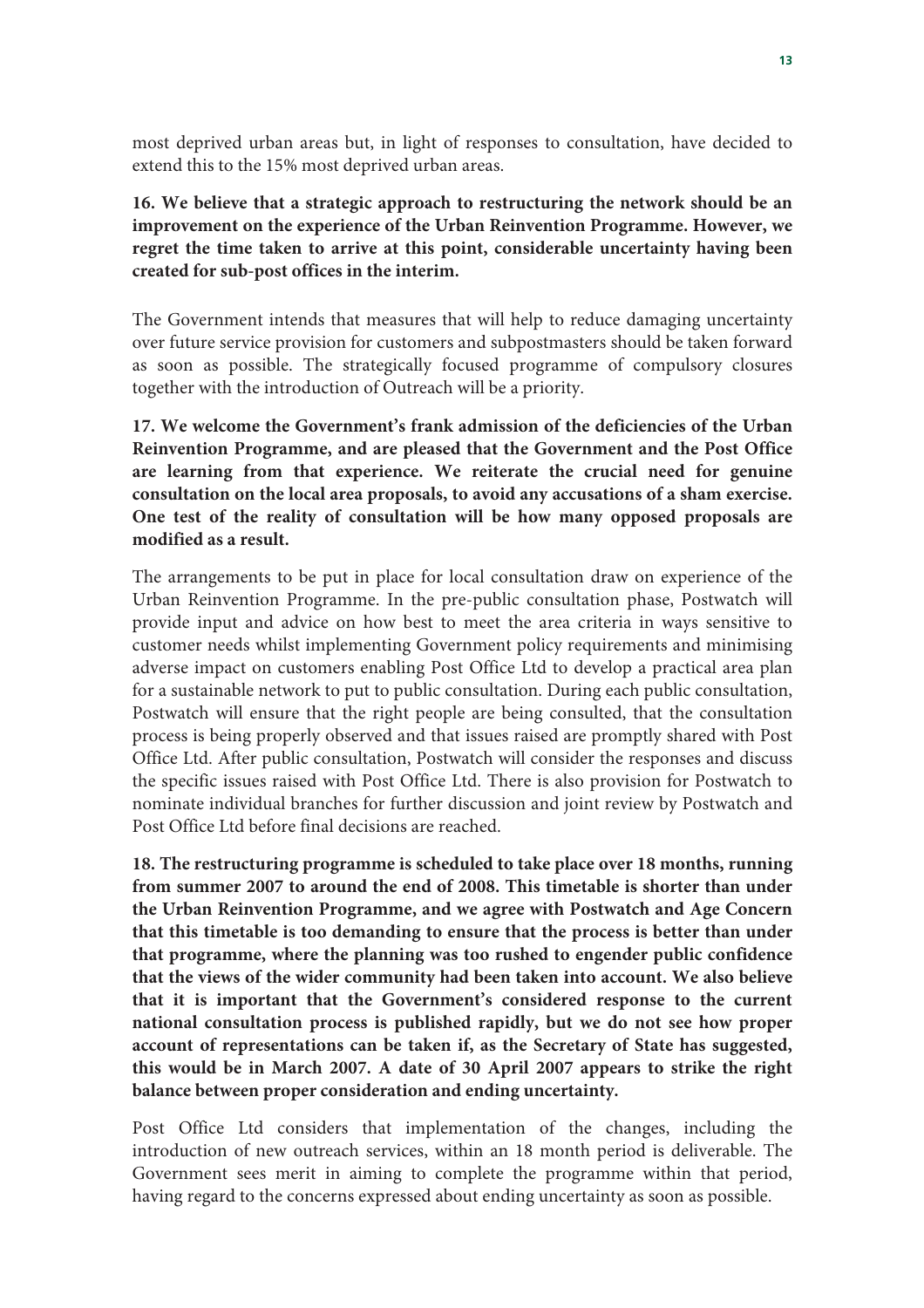The national consultation generated over 2,500 responses and a large proportion was received in the closing days of the consultation period. In order to ensure all responses received full consideration, the Government's response was published on 17 May 2007.

## **19. We agree with Postwatch that "finally agreed principles must be robust and not open to perverse interpretation by Post Office Limited", and that the process could benefit from being "trialled before the programme starts", for example in one region.**

The role of Postwatch and local authorities in the development of proposals for, and local consultation on closures and other changes in service provision is set out in a Memorandum of Understanding signed by Post Office Ltd and Postwatch. In drawing up this Memorandum of Understanding, Post Office Ltd and Postwatch have drawn extensively on the lessons learned from the Urban Reinvention programme.

**20. We agree that "the Post Office needs to do its homework" in drawing up the local plans, and we expect local councils to be involved, if only informally, in the process of drawing up these plans. We urge Post Office Limited to supply information to parties affected by each local plan as soon as is practicable. All area proposals should be sufficiently visible locally, be specifically lodged with all tiers of local government from the county to unitary, borough, district, town and parish councils where applicable, and be available on the internet. They should include the maximum amount of information possible, such as footfall and usage information, and whether sub-postmasters wish to leave the network.** 

Post Office Ltd will develop its area plans within the framework of the access criteria and of the wider factors which they will be required to take into account or consider in developing proposals for closures and other changes in service provision. In the first stage this will require extensive analysis of the data showing characteristics, usage and financial performance of the existing network on an office by office basis to identify and assess options for change. The second stage will be to seek information and input from relevant parties, including Postwatch, subpostmasters and local authorities, as area plan proposals are developed for public consultation.

**21. We reiterate our call for the local consultation period to be doubled from six to twelve weeks, in line with Government best practice and the period for the national consultation on the network currently underway.**

**22. While twelve-week consultations may prolong uncertainty, as the Secretary of State noted, we believe the longer period is essential if there is to be fair consultation, including with elected representatives. We also believe that there is a need to ensure oversight on a national basis of progress on local area plans across the UK to prevent, as much as possible, variation in practice across the country.** 

The Government notes the Committee's arguments but has decided to confirm its decision for a six week local public consultation period. That reflects the approach followed during the latter stages of the urban reinvention programme. The early stages of the local process will involve detailed plan development discussions with Postwatch and the involvement of local authorities in advance of formal public consultation. When combined with the subsequent six weeks of public consultation, the Government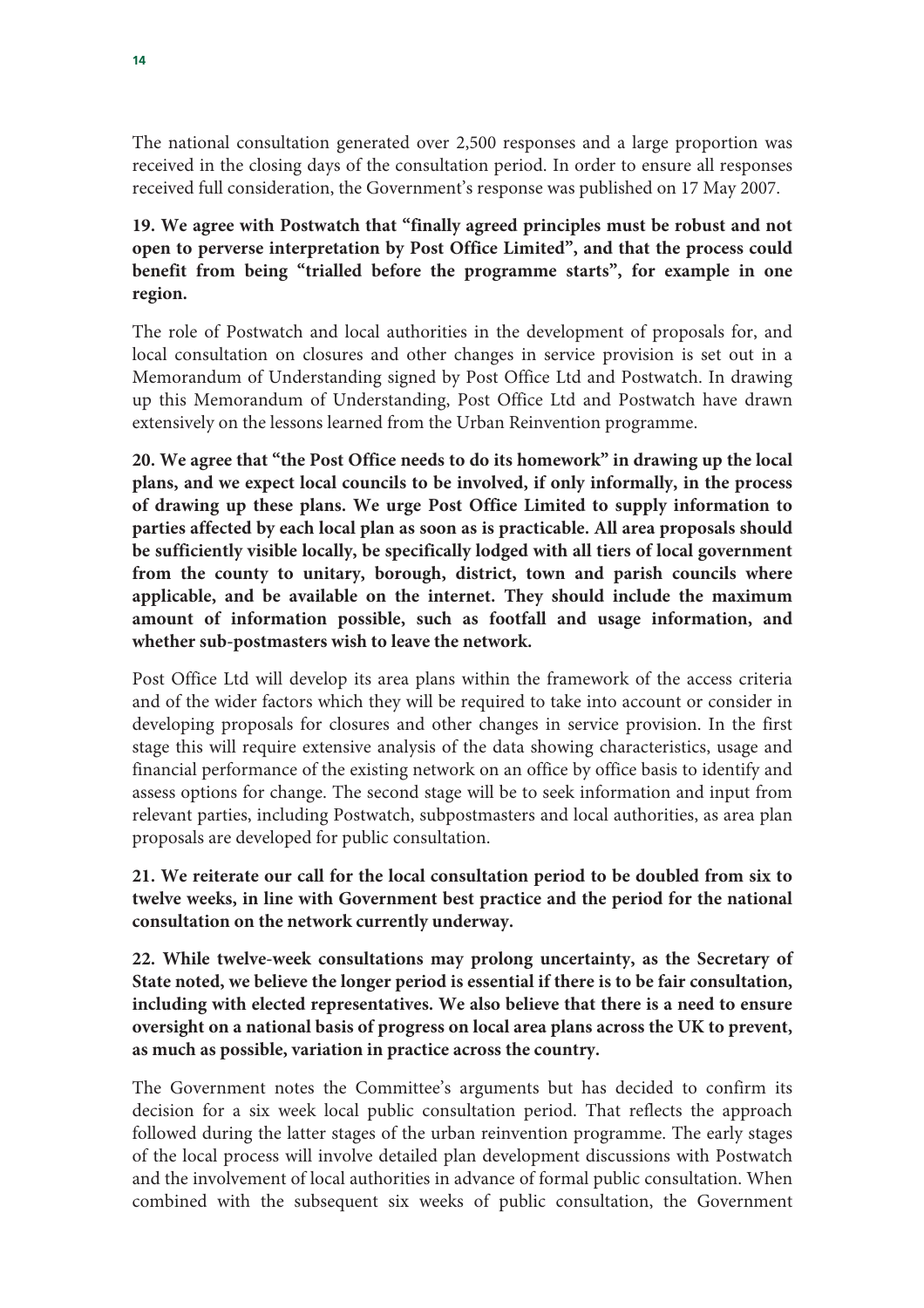believes that this will enable sufficiently robust consultations to take place at a local area level. We are also aware that the organisation representing subpostmasters has argued for a speedy local consultation to minimise uncertainty for subpostmasters and customers.

### **23. We welcome the fact that the Secretary of State is "reflecting upon" the likely timetable for the moving of Postwatch's functions into the proposed single consumer body, and urge him to reflect quickly in order to prevent unnecessary uncertainty within Postwatch.**

We are working directly with Postwatch and the other consumer bodies on how to establish the new National Consumer Council. This includes the timetable for bringing the new body into existence and for transferring functions as appropriate.

**24. We welcome the Government's change of heart over the future of the Post Office Card Account ('POCA') and its new commitment to a basic account, with the same eligibility and coverage, beyond the end of the current contract with the Department for Work and Pensions (DWP) in 2010.**

**25. We would welcome early clarification of the features of a 'POCA2'. The existing card is very limited in its functions. Post offices would gain significantly if its replacement were to offer users a better service, including, for example, the possibility of making cash deposits into the account.** 

The Department for Work and Pensions has today initiated the first stage of the tendering process for the successor product to the Post Office Card Account (POca) by submitting a notice to the Official Journal of the European Union inviting expressions of interest. The scope for introducing new functions in the replacement product has been considered by the Department for Work and Pensions as part of the product design and tendering process. It has been decided that customers using the new product should be able to access their cash at an ATM as well as personal teller outlets (across a counter) located throughout the UK. But it has to be recognised that one of the attractions of the existing POca is its simplicity and it is not the Government's intention to simply create a basic bank account by another name when there are already many such accounts on the market which can be used at the Post Office. Furthermore, providing a facility to make cash deposits as suggested by the Committee would, under Financial Services Authority rules, require a greater degree of scrutiny and ID checking at the point of application potentially causing difficulties for new applicants.

**26. Given the vulnerability of many of its users, we believe that the move to 'POCA2' from POCA must be as seamless as possible, and that accessibility should be a core stipulation in the 'POCA2' contract. The tendering process for 'POCA2' is a critical matter, as it raises the possibility that Post Office Limited may not ultimately succeed in winning the contract. We join the Secretary of State in hoping that the Post Office wins the 'POCA2' contract under the procurement process necessitated by EU rules, but we believe it is vital properly to consider the implications if this does not happen. We are concerned that failure to win the 'POCA2' contract will put further pressures on the Post Office network, and possibly necessitate more closures unless there was further extra sizeable financial support. More importantly, perhaps,**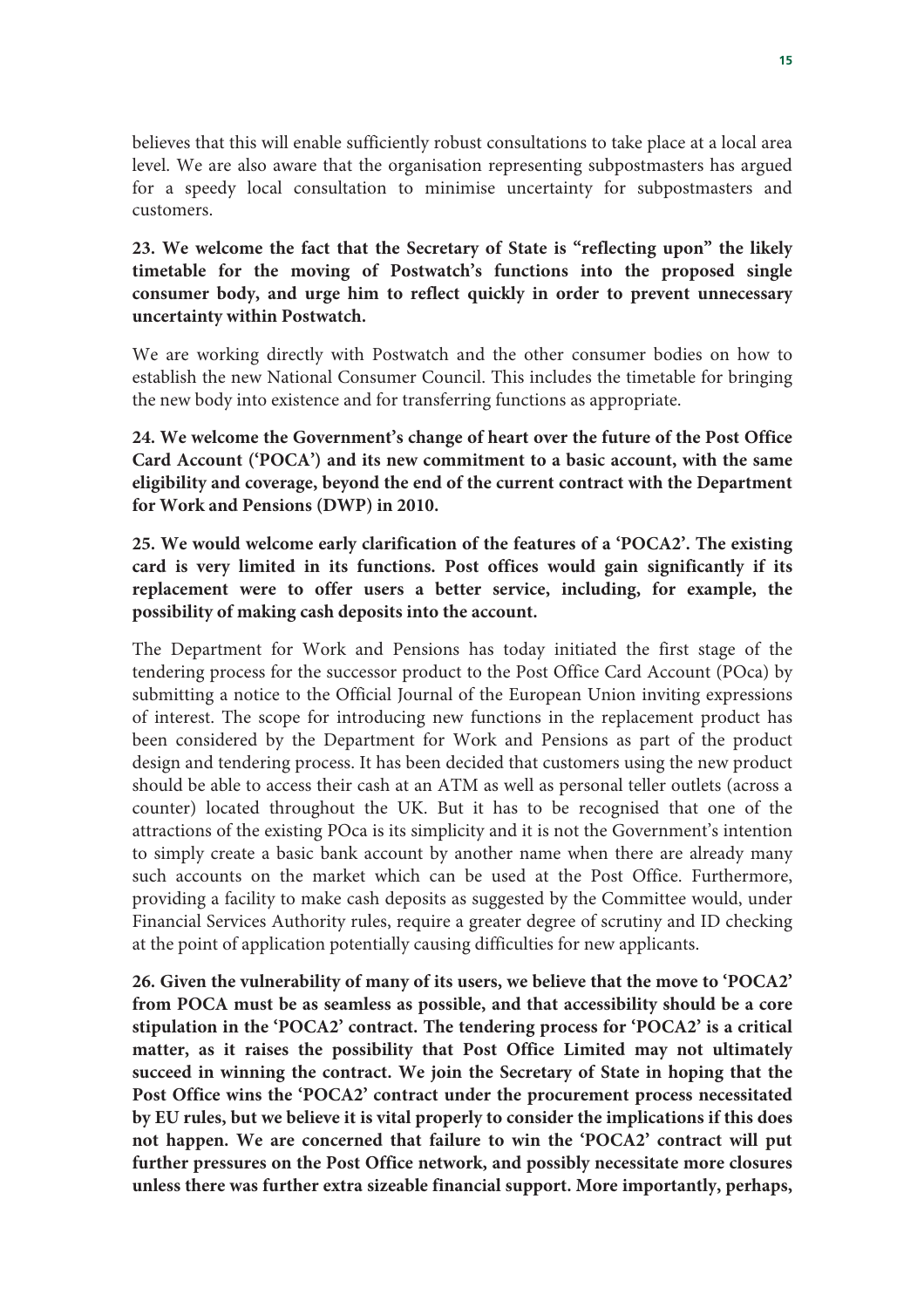### **no rival network offers anything like the coverage of post offices. The consequences of failure for remote and deprived communities could be severe. We will maintain a watching brief on this matter as the tender process develops.**

The notice placed in the Official Journal of the European Union will make it clear that any migration of existing Post Office card account customers to the new service will need to be completed by March 2010 and that any migration needs to be done in a seamless way for existing customers. The notice also sets out that the size of the personal teller network is expected to be at least 10,000 outlets. We note the Committee's intention to maintain a watching brief.

**27. We welcome attempts to offer services that allow post offices to expand their business in relation to mail order and internet retailers, find the information received on recent trials interesting, and await future developments with interest. We note that, by increasing footfall, such services can enhance the overall viability of the business in which the post office is located.** 

Clearly this is a developing market sector, and we will encourage the Post Office to follow up new opportunities when these arise. Realistically, however, we think it unlikely that any commercial deals between Post Office Ltd and other mail providers would create significant volumes of new business and revenues for subpostmasters because it is likely to be a substitute for Royal Mail business.

### **28. We believe that it is time for the Government to revisit the concept of the post office as a shop front for government services, along the lines of the 'Your Guide' pilot schemes, with any necessary adaptations and with marketing, as the previous Committee recommended.**

The suggestion that post offices become 'one stop shops' for Government services has been raised on numerous occasions. This is an area which the Government looked at in 2002 when we provided £25m for the "Your Guide" pilot to test the concept of post offices as a one-stop shop for advice on Government services. The impact of the "Your Guide" pilot was limited with 85% of customers commenting that they would have found the information they obtained elsewhere. The pilot showed that the costs of rolling out a publicly funded national scheme would be excessive and would not represent value for money given the size of the likely customer base that would use and benefit from it.

**29. We are concerned that at present sub-postmasters may be constrained unnecessarily in their entrepreneurship by existing contracts. It is not clear whether they are appropriately rewarded for their part in delivering Government services and information (such as handing out official documents relating, for example, to the Budget). We are also concerned about the levels of remuneration and commission for centrally-controlled aspects of the service, like foreign exchange and lottery ticket sales.** 

The contractual restrictions on subpostmasters cover only the key products and services that generate income for the network. Post Office Ltd believes these are necessary to preserve its ability to negotiate new business on behalf of the network as a whole. Without them, potential suppliers could cherry pick branches to sell their products or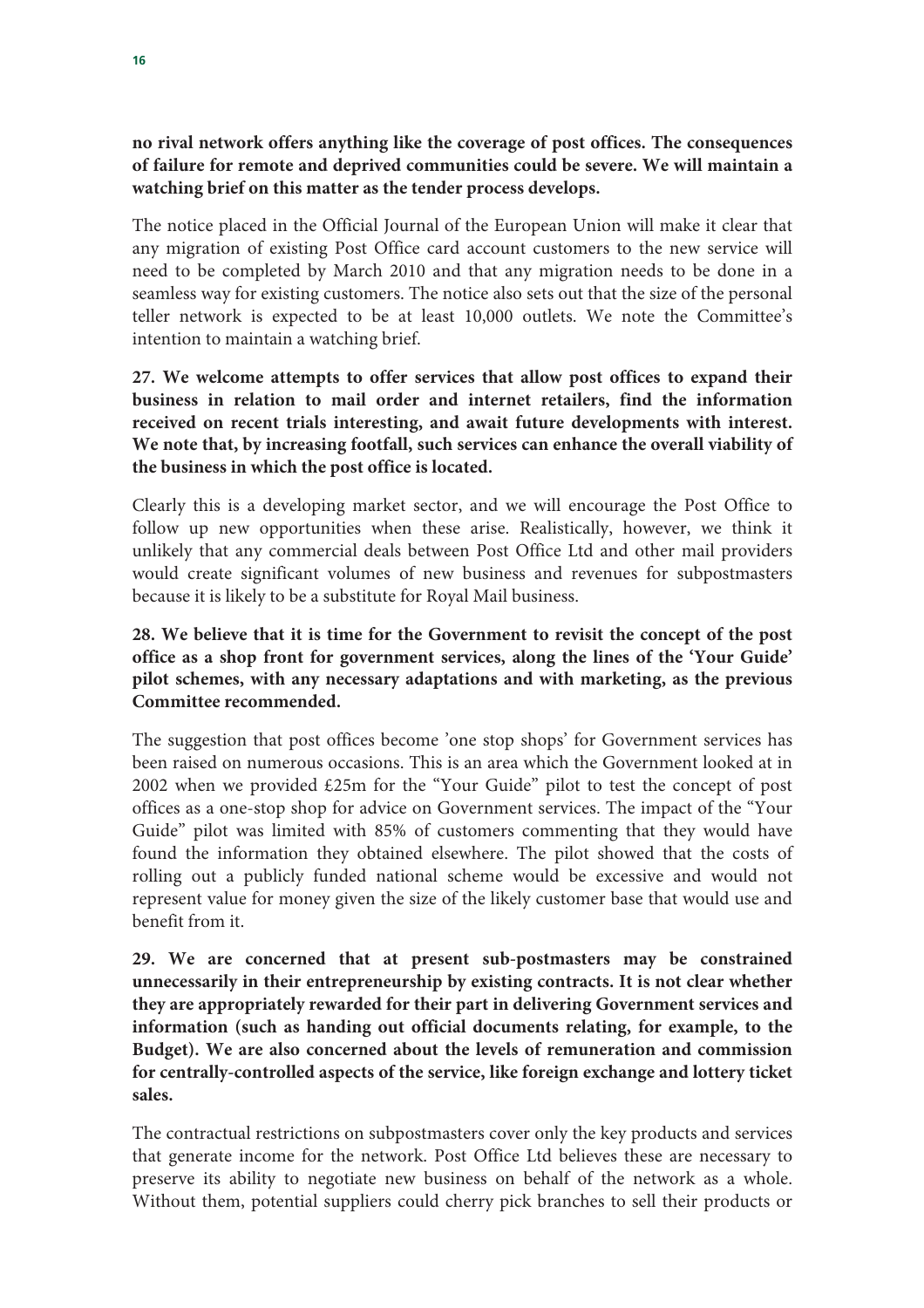services, making it impossible for Post Office Limited to negotiate national agreements for all branches. Though some individual sub-postmasters would benefit from such arrangements, the majority, particularly smaller branches, would be excluded from offering such products or services.

There is no restriction on sub-postmasters having a PayPoint terminal on the retail side of their premises provided the terminal is not used for products and services offered on the Post Office side of the business.

We note the Committee's concern about the levels of remuneration and commission received by subpostmasters for certain products and services but it has to be recognised that Post Office Ltd is bidding for contracts in a competitive commercial market. It should also be recognised that the company is bidding for the good of the entire network and the terms on which it successfully bids will necessarily influence the level of remuneration or commission it can pay to subpostmasters.

**30. While we welcome a greater role for local people, we do not believe that this devolution is compatible with ensuring that the shrunken network still provides a socially and geographically adequate network of post offices, nor with the Government's responsibility as shareholder. It could simply be a device for transferring financial responsibility from the Exchequer to council taxpayers and the devolved administrations.** 

The Government will be working with the relevant organisations and administrations on the scope for devolving greater responsibility in the longer term for decisions on post office service provision to local authorities and devolved administrations and for providing greater flexibility for local funding decisions. Any net additional costs which fall to local authorities as a result of any changed responsibilities placed on them or expectations created through this devolved decision making process will be fully funded by the Government in line with the New Burdens rules. This requires the Department with responsibility for introducing the changes to provide the funding to meet these costs. It is not a burden that will be picked up by Council Tax payers. Similar mechanisms exist for funding the Devolved Administrations should greater responsibility be given to them. The involvement of local authorities in the forthcoming network change programme will provide an opportunity to explore ways in which local councils can work with Post Office Ltd to help mitigate potential gaps in service and the potential role that local authorities could play in future local decisions.

**31. We welcome the fact that the Government has finally made a decision on the financing of Royal Mail Group, but note the continuing uncertainty following the European Commission's decision to investigate Government support. We are pleased that the Government has listened to the advice from this Committee and other interested parties. We note other aspects may prove controversial—such as the proposed closure of the final salary scheme to new employees—and we will await the result of consultations on those matters with interest, and may return to them in the future.**

The Government has committed to financing Royal Mail and has received advice that the new finance framework for Royal Mail is commercial and meets the requirements of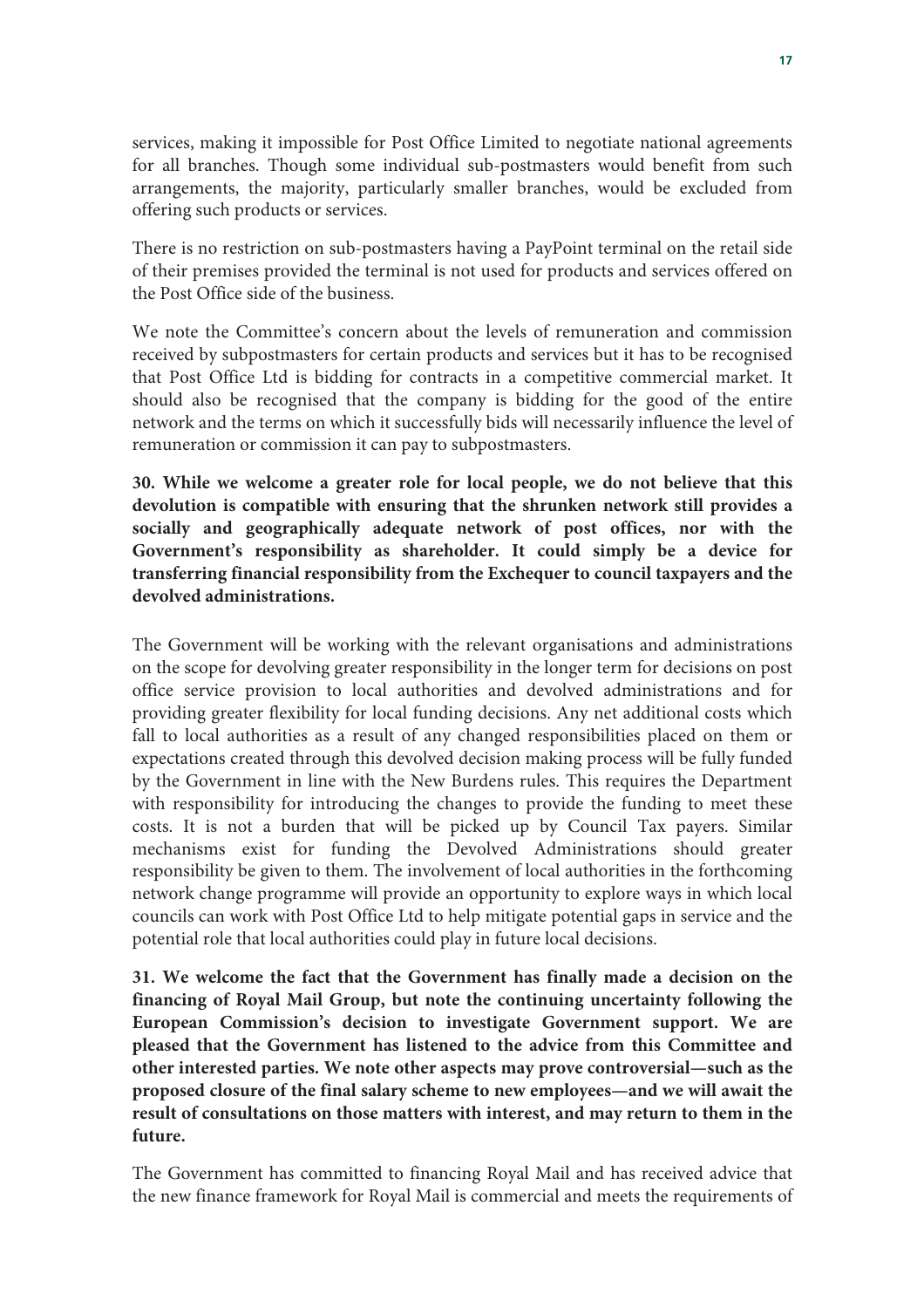the EC's Market Economy Investor Principle. Royal Mail's decision to consult about possible changes to the employees' pension fund is part of the management's response to the business challenges it now faces, including the pension fund deficit, and the need to address the impact on the business of the prospect of falling postal volumes and increasing competition.